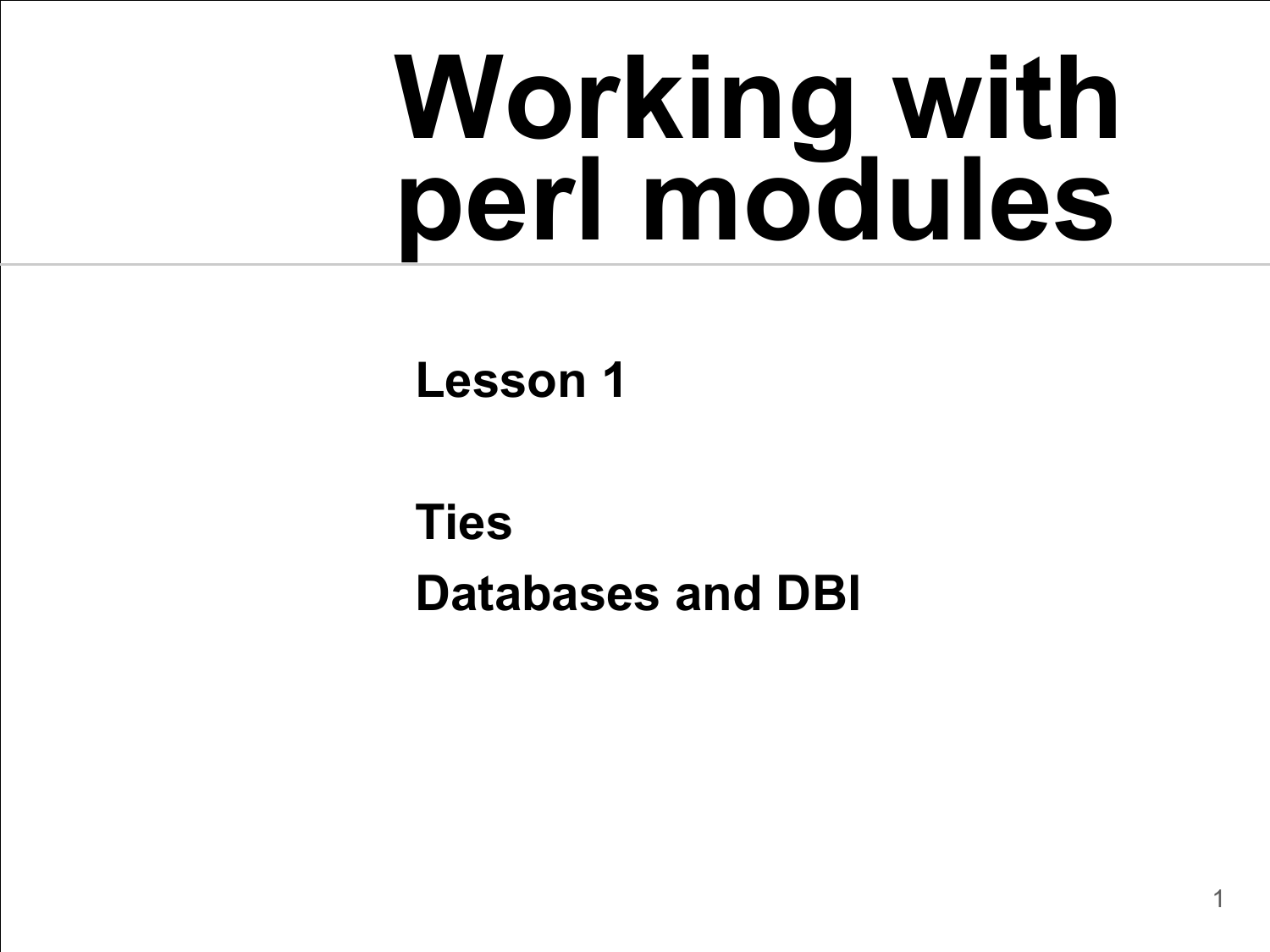#### **Ties**

- The **tie** function associates a variable with an underlying data structure and a set of subroutines
- Manipulation of the variables perform the appropriate actions on the data structure
	- ◆ implemented by a well defined set of subroutines that perform basic actions (fetch, store, delete,…)
	- ◆ standard interface of the variables is changed
	- ◆ ties bind methods from packages to variables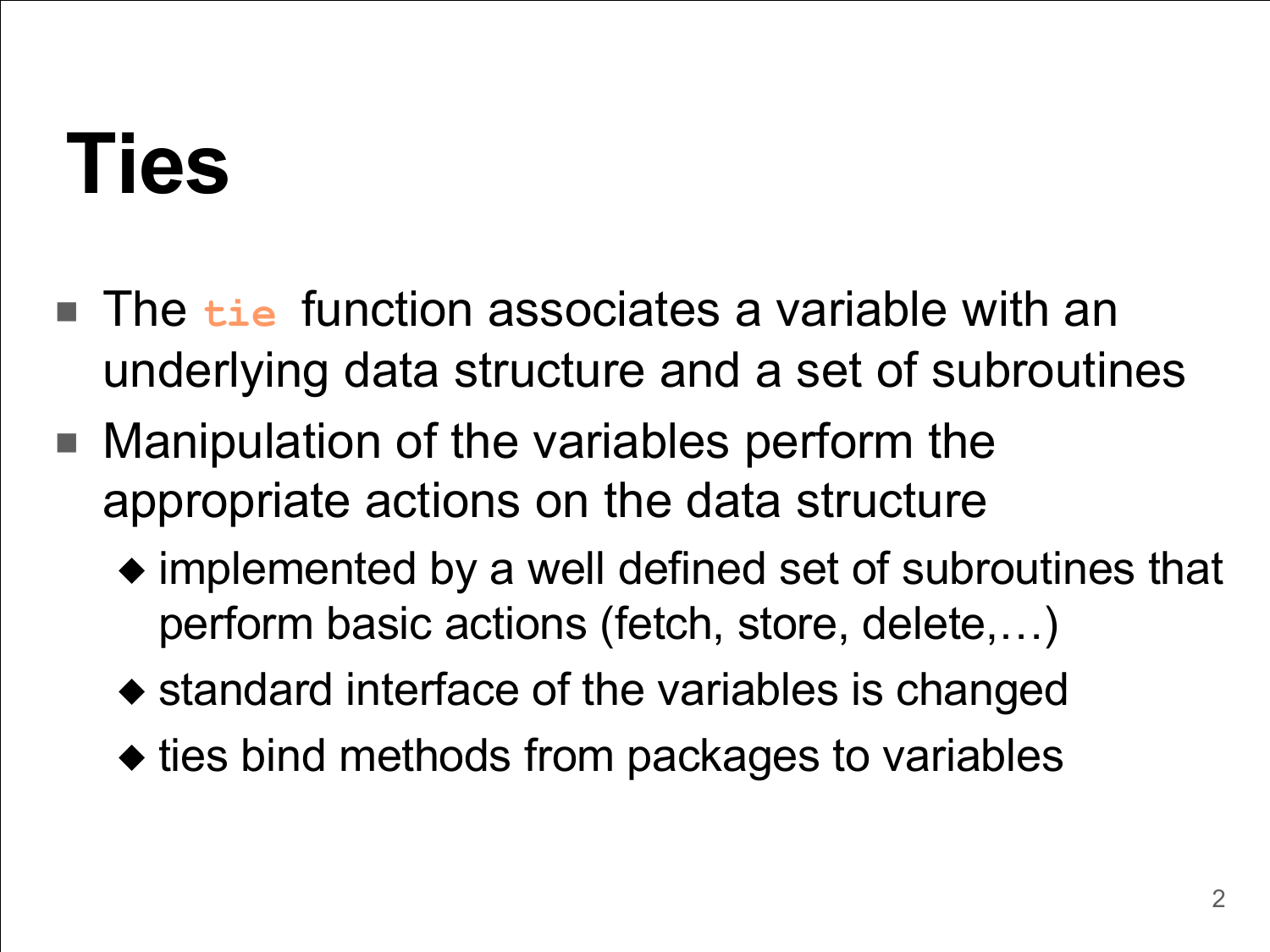## **Ties and Objects**

- Tied variables act like objects
	- ◆ interface is defined
	- ◆ methods from a specific package get called
	- ◆ difference: predefined set of methods
- Ties have the same procedures for finding the proper method (polymorphism) as objects
	- ◆ ties tend therefore to be slow (as the OO methods)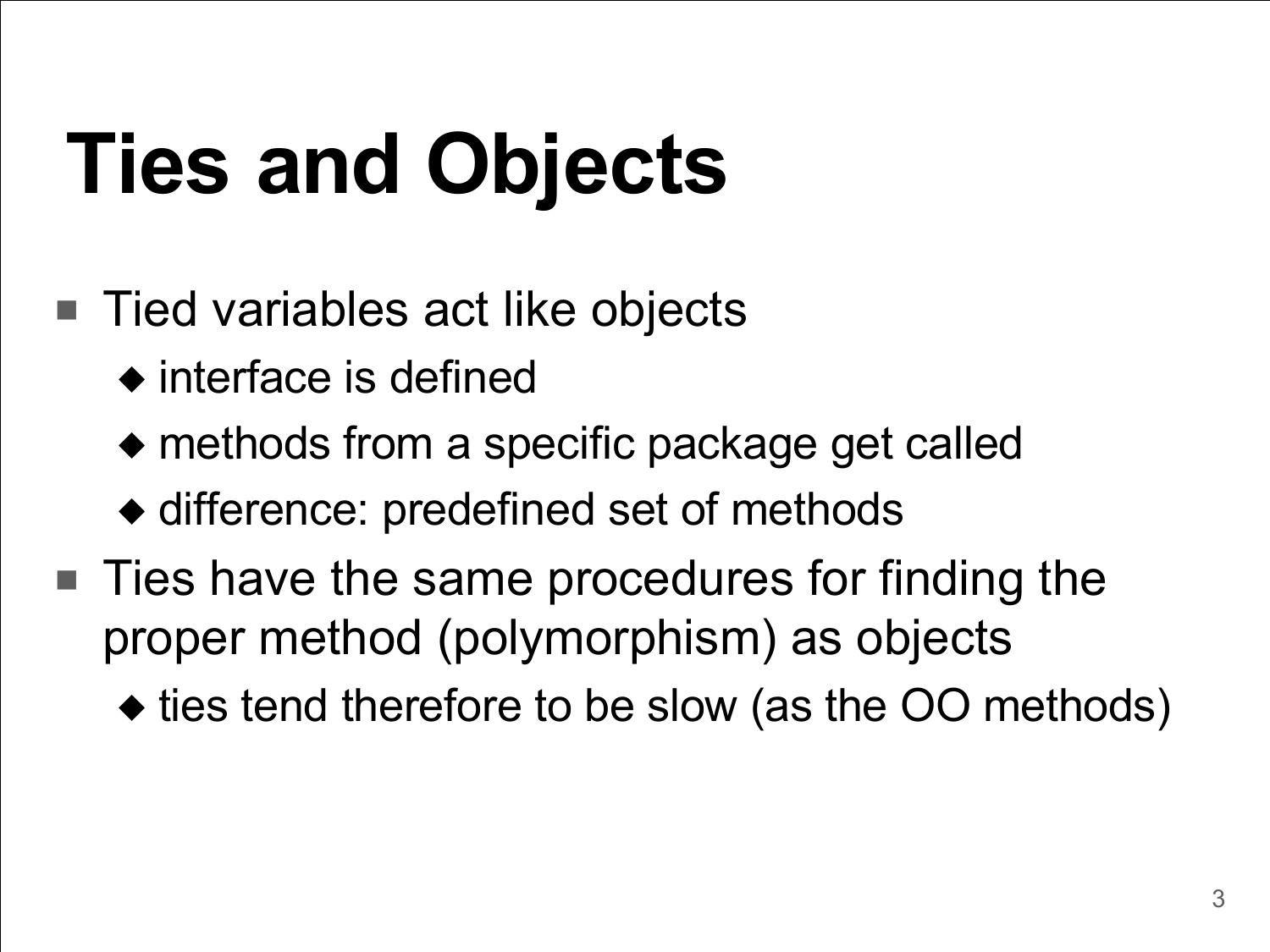#### **Tie Implementation**

- Select a package (class) for implementing a tie
- Code methods with predefined names
	- ◆ for a scalar: **TIESCALAR, FETCH, STORE, DESTROY**
	- ◆ for a hash: 9 methods, e.g. **FIRSTKEY, NEXTKEY**
- Tie the methods to the variable: **tie \$var, \$class, @args;** this gets translated to **\$class->TIESCALAR @args; # constructor**
- Further methods get called when using \$var
- removing the special interface: untie  $$var;$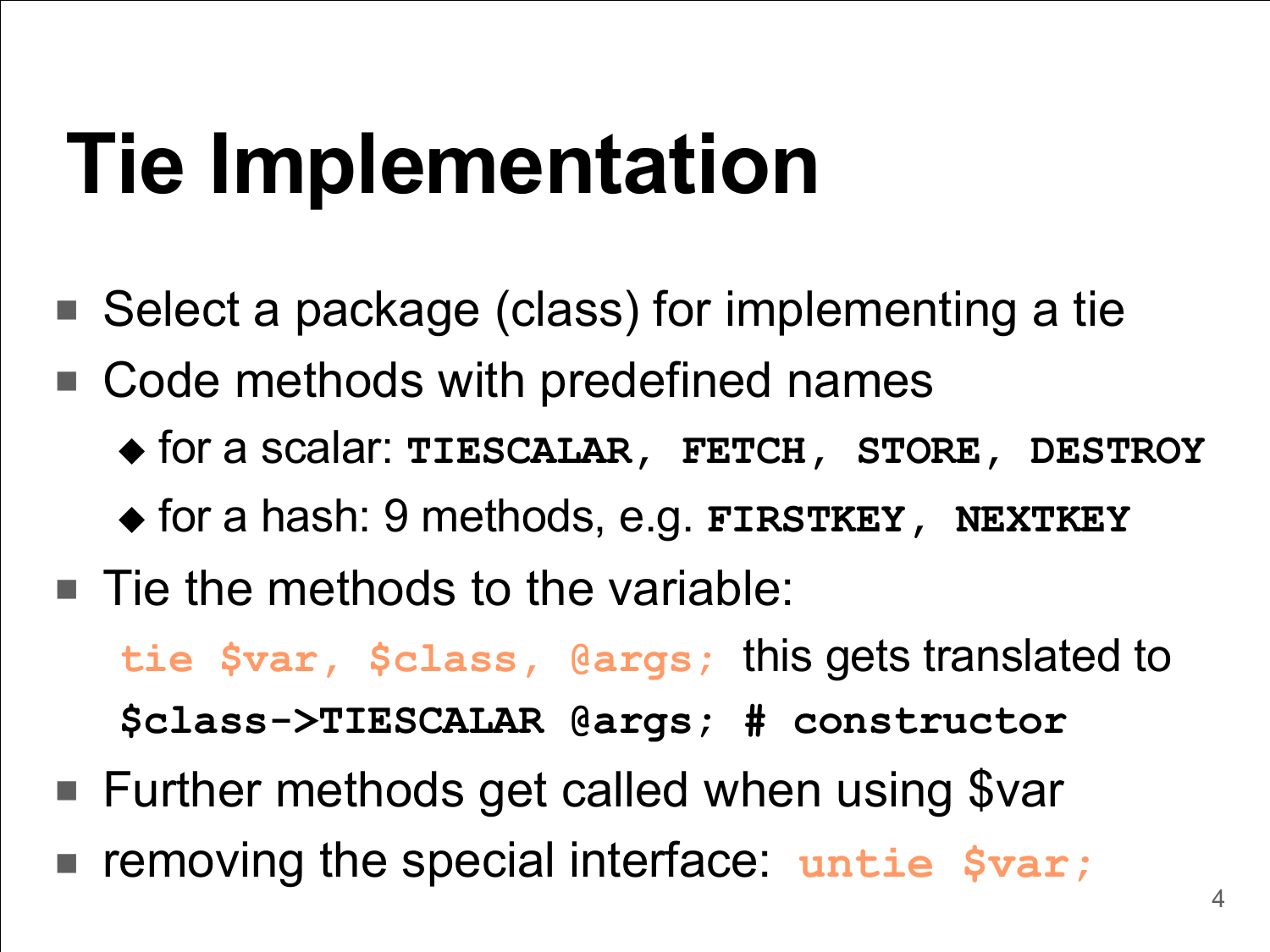## **Tie Applications**

- The following data types can be tied ◆ Scalars, Arrays, Hashes, File Handles
- Many interesting applications using this mechanism
	- ◆ many modules on CPAN dealing with tie
	- ◆ using hashes most popular (like for object storage)
	- ◆ Tied file handles most recent
	- ◆ many tie modules provide interfaces to databases (LDAP, DB(UNIX) based, DBI(perl) based)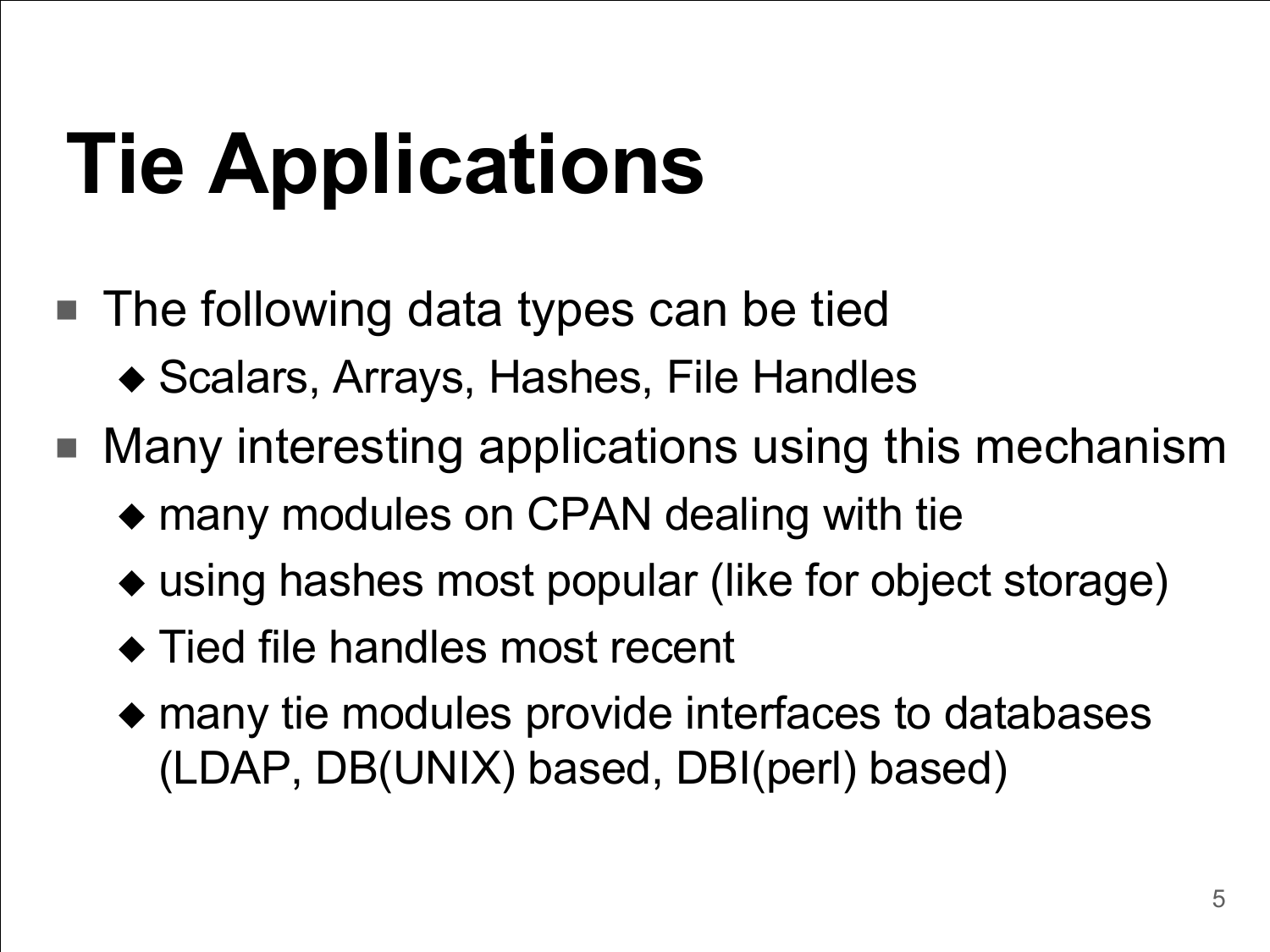## **Core Perl Database Support**

- known from UNIX: DBM and similar "simple" DB's
	- ◆ at least one of SDBM, NDBM, GDBM, MLDBM, Berkeley DB contained in core Perl
	- ◆ all these DB's implement a disk based hash
	- ◆ used when single table with (key, value) sufficient
- Berkeley DB is first choice (simultaneous updates, transactions)
	- ◆ installed at DESY (both on NT and UNIX)
- SDBM (simple Database) guaranteed to be implemented in perl
- MLDBM has support for storing data structures as values
- Perl provides an interface to tie these databases to hashes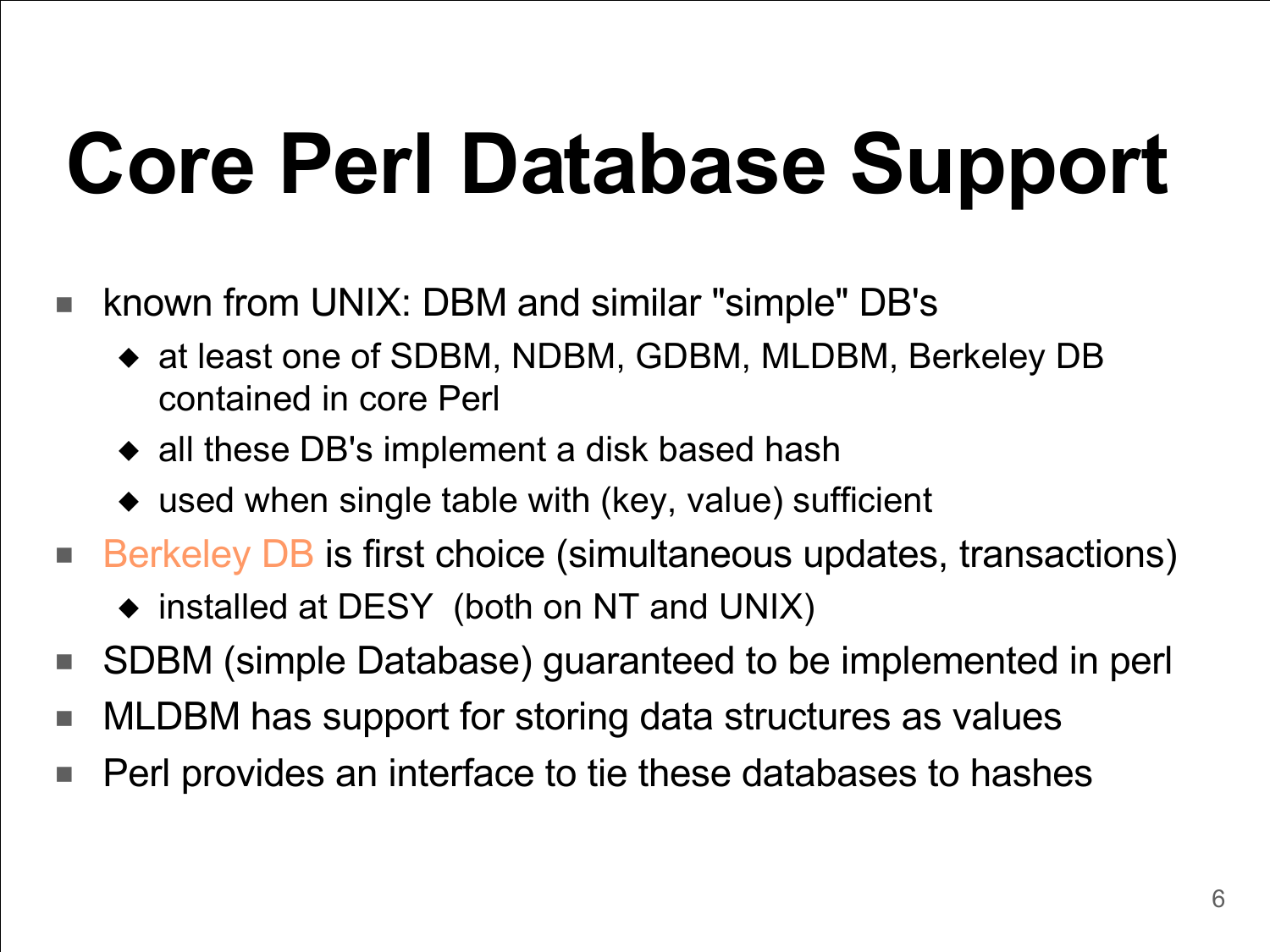#### **Usage of Databases with tie**

- Connecting to a database means calling tie **use Fcntl; #Constants O\_RDWR and O\_CREAT use DB\_File; #Berkeley DB tie %h,'DB\_File',\$file,O\_RDWR|O\_CREAT,0666,\$DB\_BTREE;**
- Read and write is done using hash assignments **\$val=\$h{key1}; \$h{key2}='new text';**
- Erasing rows means deleting a key/value pair **delete \$h{key2};**
- Saving changes back to disk by calling untie **untie %h;**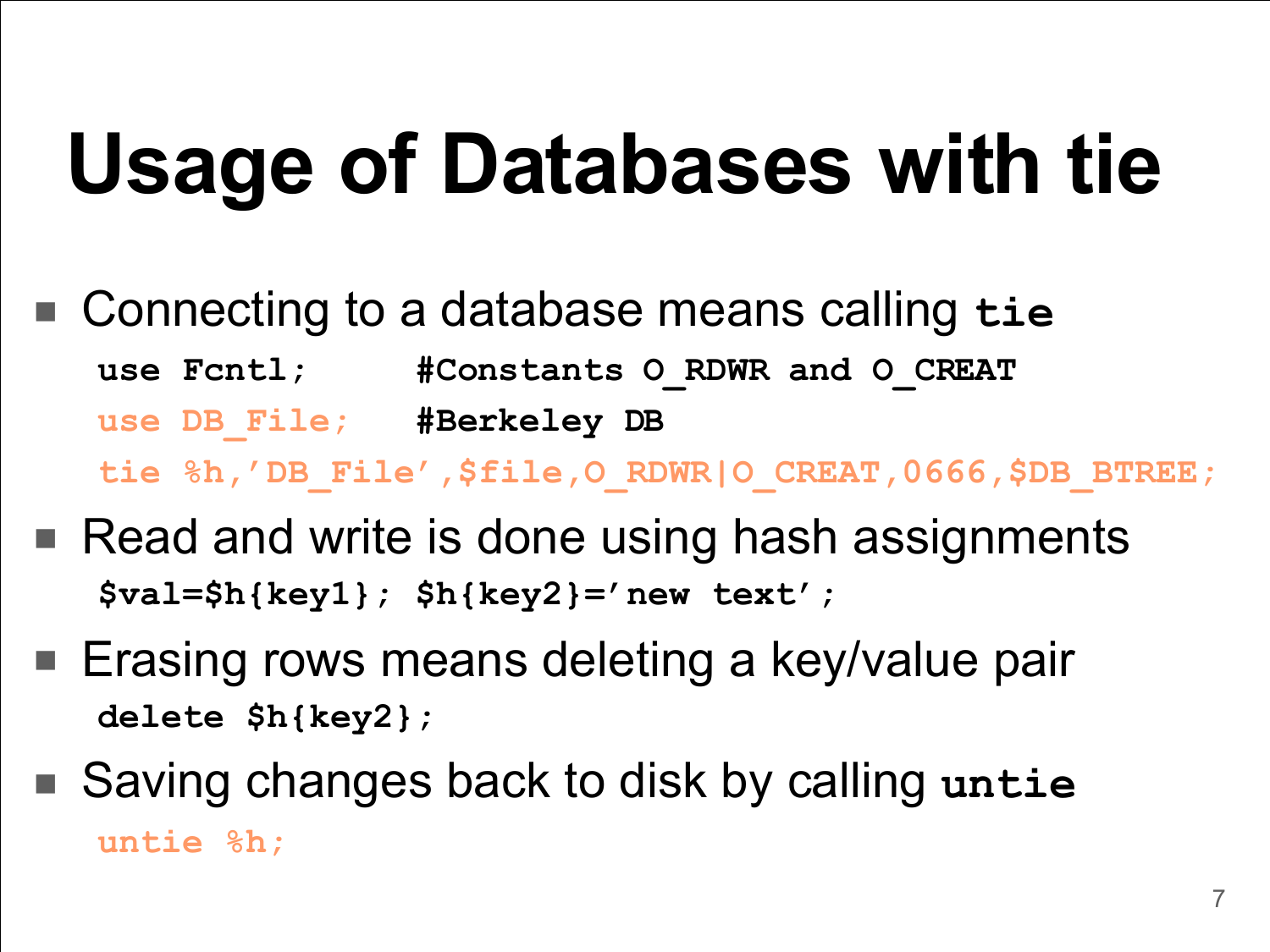#### **A working example**

```
use Fcntl; # for the constants O_RDWR and O_CREAT
use SDBM_File; # Simple DB, in Perl always available
tie %hash,
'SDBM_File'
,
'C:\Temp\mydb'
,O_RDWR|O_CREAT,0666;
$hash{key1} = 11.2;
$hash{key2} = 'text';
$date = localtime(time); #use the date stamp as key
$hash{$date} = '';
print "In memory: "
, join ("\n\t"
, keys %hash),
"\n";
untie %hash;
print "After untie:"
, keys %hash,
"\n";
tie %hash,
'SDBM_File'
,
'C:\Temp\mydb'
,O_RDWR|O_CREAT,0666;
print "Read from file: "
, join ("\n\t"
, keys %hash),
"\n";
untie %hash;
```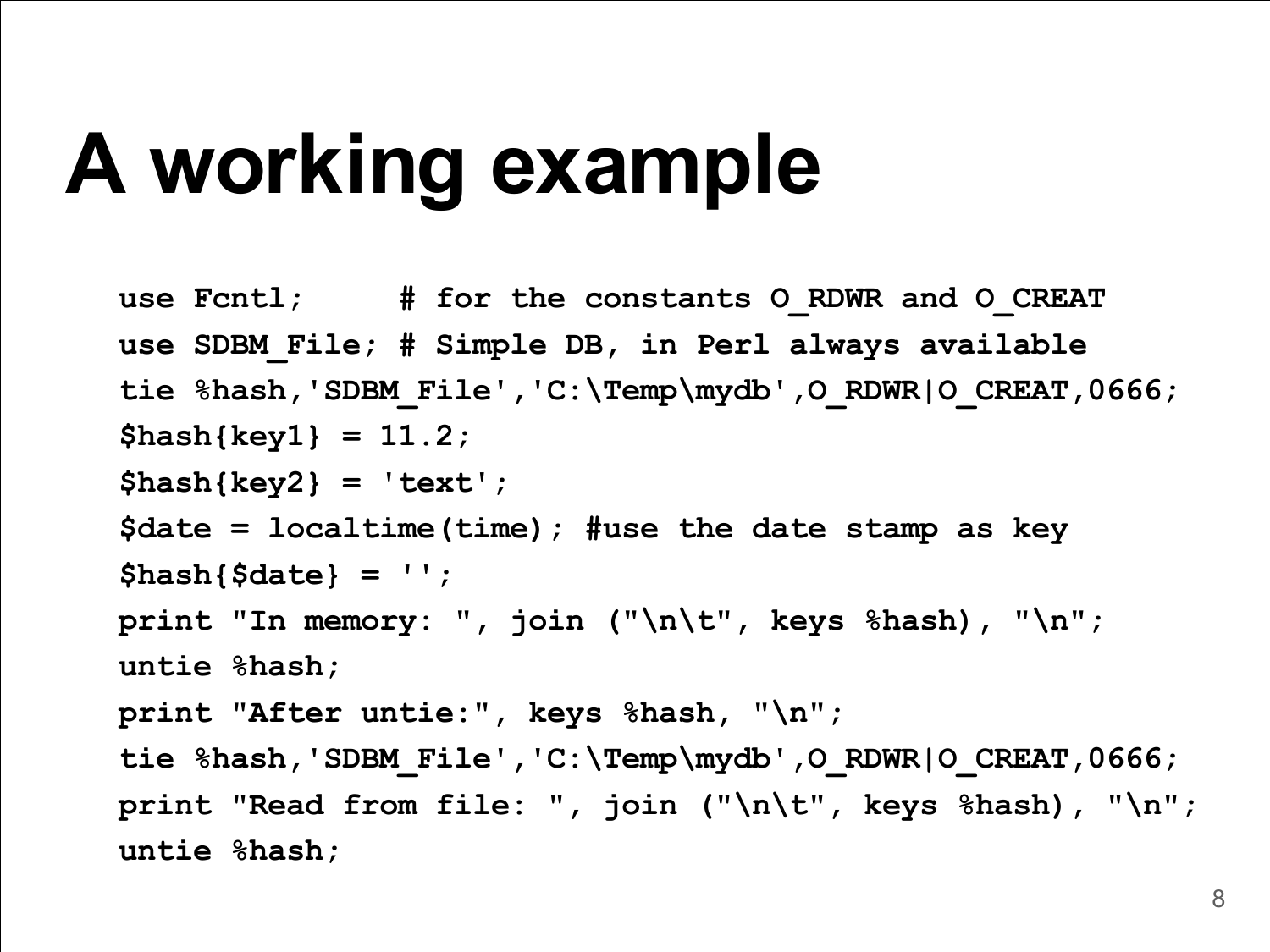# **Other DBM Applications**

- NIS (Yellow Pages) maps are DBM Files ◆ simple access using the tie mechanism
- Converting between different DBM formats ◆ by two different tie calls and copying **%new=%old**
- Text file manipulation using Berkeley DB(RECNO) ◆ then simple line addressing possible
- See **perldoc** AnyDBM for a comparison of DB's
- Try to use **tie** instead of **dbmopen** (portability)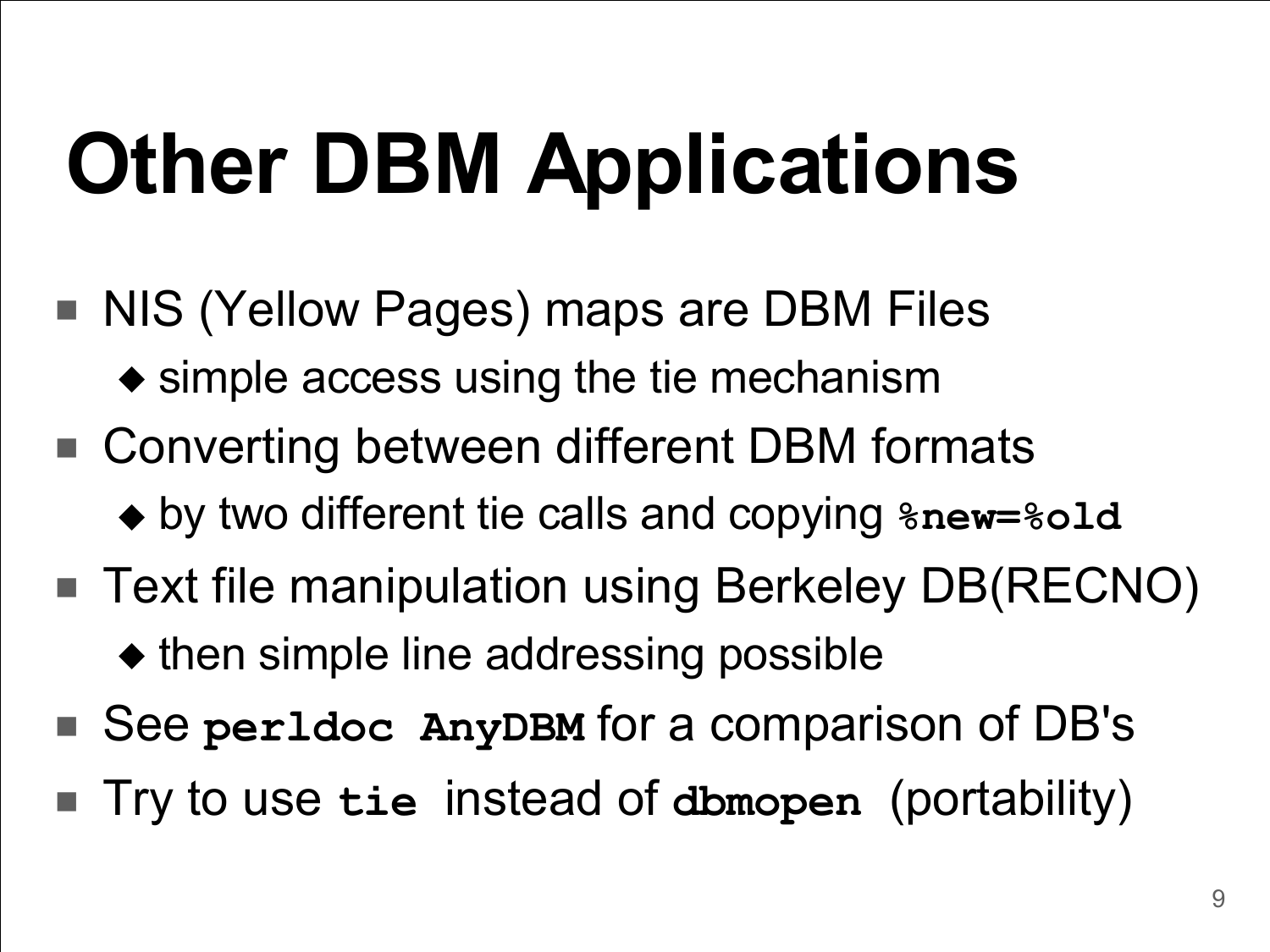### **Editing text with Berkeley DB**

```
use DB_File;
tie @lines,
'DB_File'
,
'tfile'
, O_RDWR|
 O_CREAT, 0666,$DB_RECNO;
$lines[0] = 'New first line';
push @lines,
'yet another new line';
$lines[5] = 'replacement for line 6';
$lines[8] = 'last line';
$lines[-1] = 'remove this line later';
$last = pop @lines; #last line gets removed
untie @lines;
```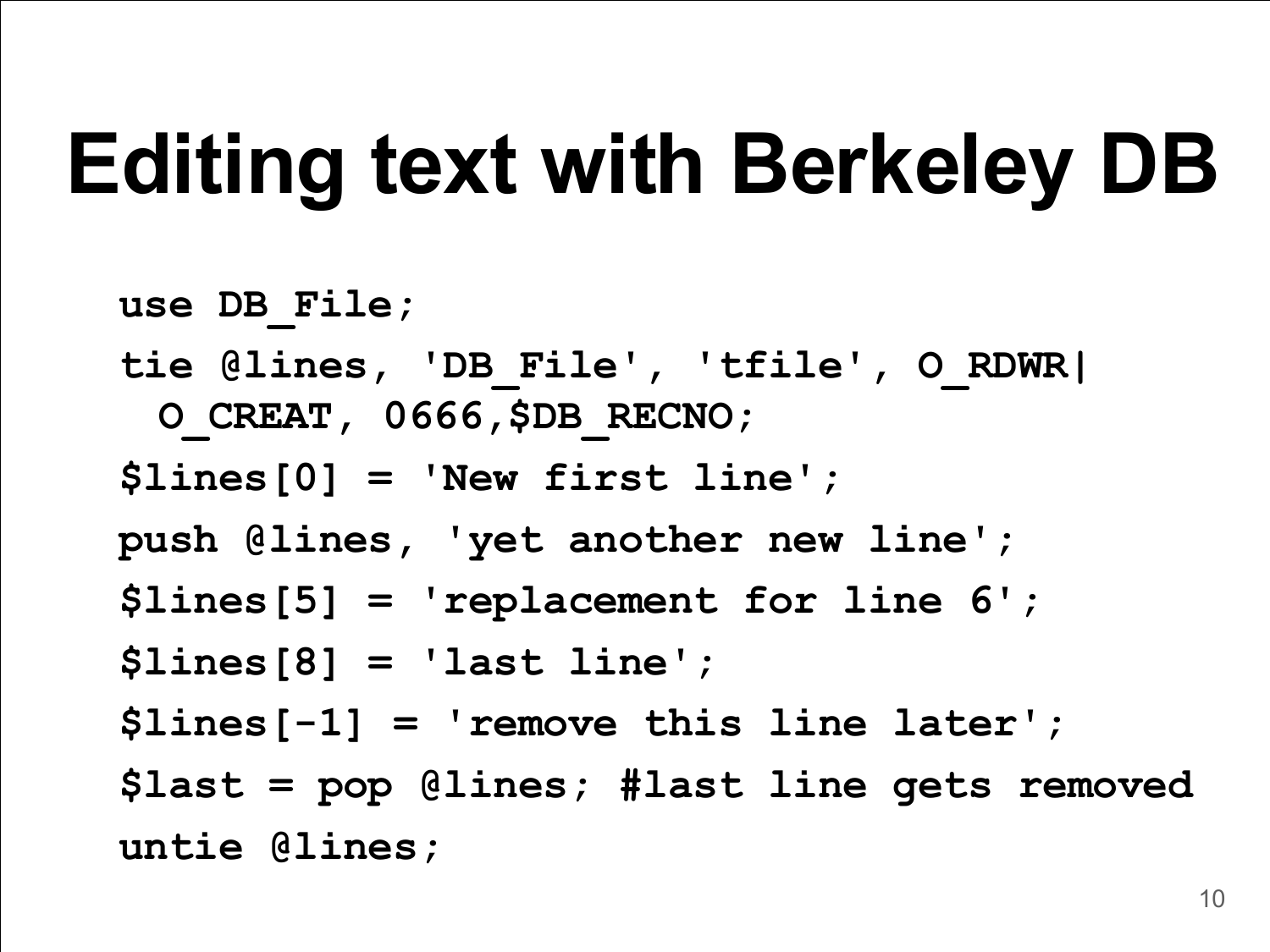#### **Databases and DBI**

- DBI (Data Base Interface) is the binding glue between perl and relational SQL databases
	- ◆ has the components **DBI** (database independent)
	- ◆ and the specific DBD's (Data Base Drivers)
- Homogeneous API to access different RDBMS
	- ◆ coding of applications independent from RDBMS
- Similar concept in the Windows world (ODBC)
- Access to databases with ODBC Interface with ◆ DBD::ODBC or Win32::ODBC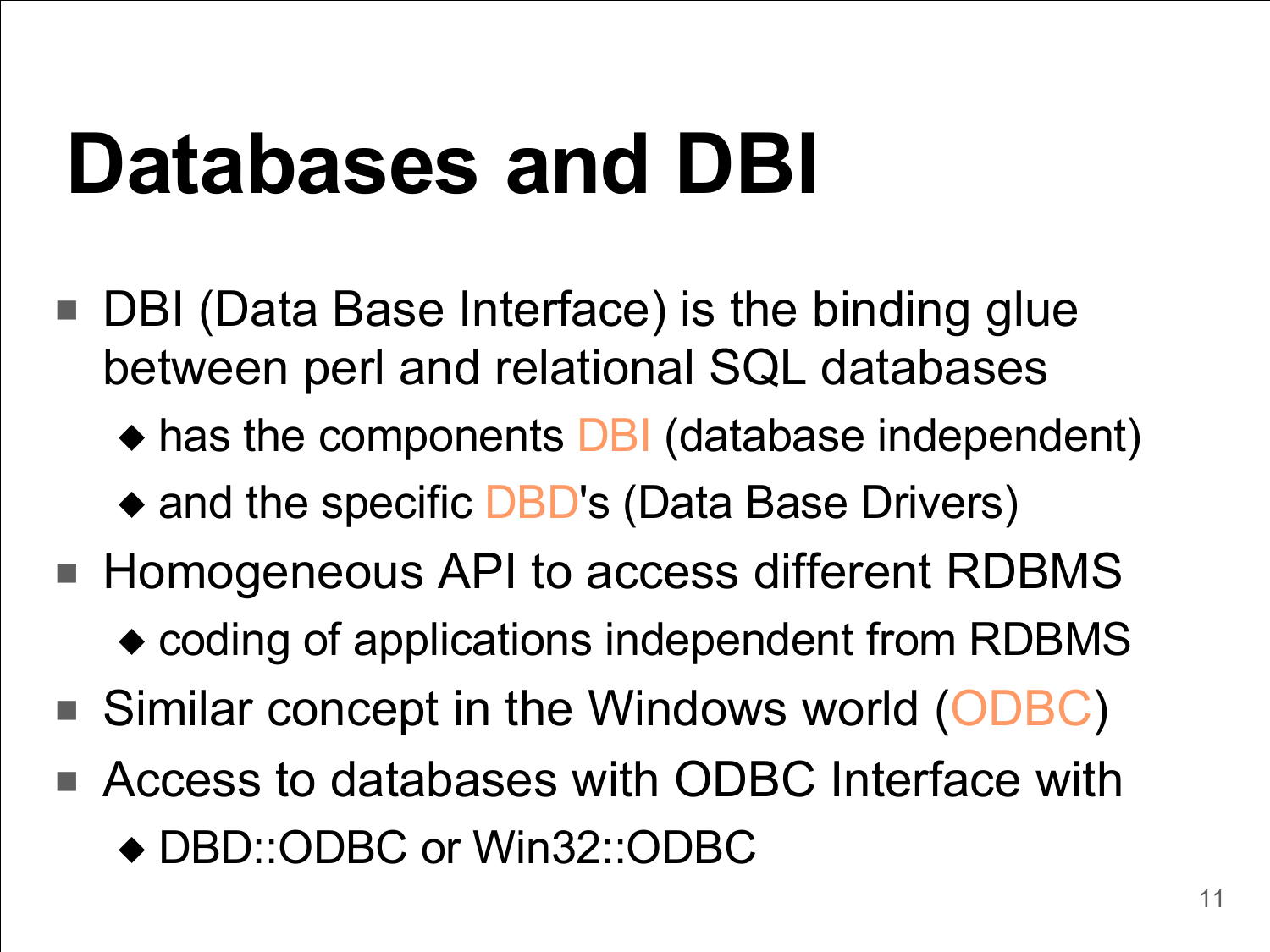#### **Further information on DBI**

- **perldoc DBI; perldoc DBD::Oracle ...**
- Programming the Perl DBI, Alligator Descartes & Tim Bunce, O'Reilly (2000)
- DBI Homepage: http://dbi.perl.org
- DBI talks by Tim Bunce (files DBI Talk…tar.gz):
- ftp://ftp.uni-hamburg.de:

/pub/soft/lang/perl/CPAN/authors/id/TIMB/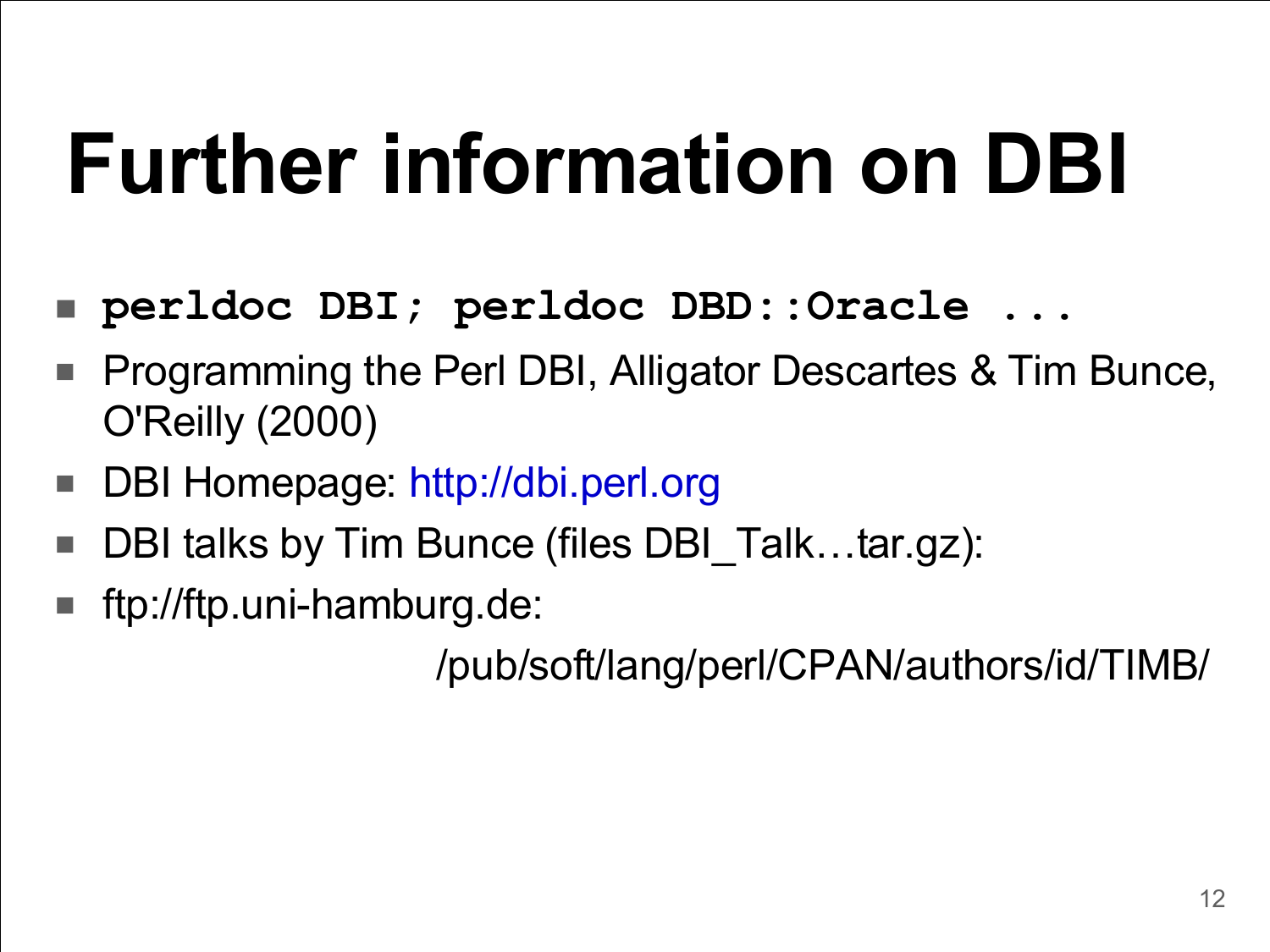# **Structured Query Language**

- Required to work with a RDBMS
- Perl passes SQL to RDBMS, no checks done
- Here only simple constructs mentioned INSERT INTO table (colx, coly, ...) VALUES (val1, val2, ...)

UPDATE table SET colx = val1 WHERE coly LIKE val2 DELETE FROM table WHERE colz=num1 SELECT colx, coly, ... FROM table WHERE ... ORDER BY colz, ...

- Different syntax already for WHERE test operators
	- ◆ string comparison: UPPER(val) LIKE .. or val CLIKE ..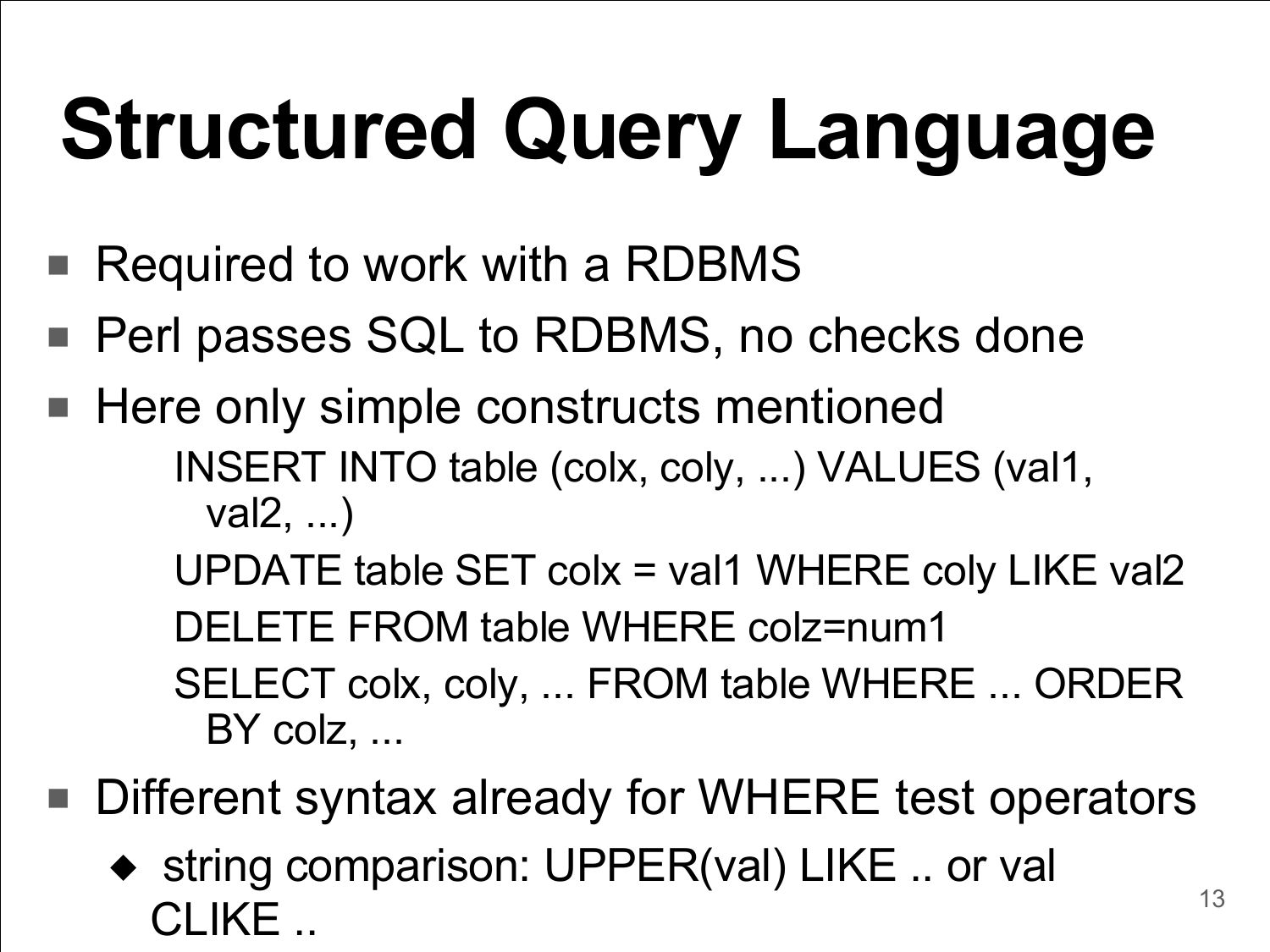# **List of supported RDBMS**

- Many RDBMS supported (CPAN), at DESY:
	- ◆ Oracle, mysql
	- ◆ access to ODBC and ADO databases (Windows)
	- ◆ CSV text files (comma separated values)
	- ◆ **all** above mentioned databases on **all platforms** using the intermediate Proxy driver
- Usage with

**use DBI; #use DBD::xxx usually not required** 

■ Some RDBMS have additional requirements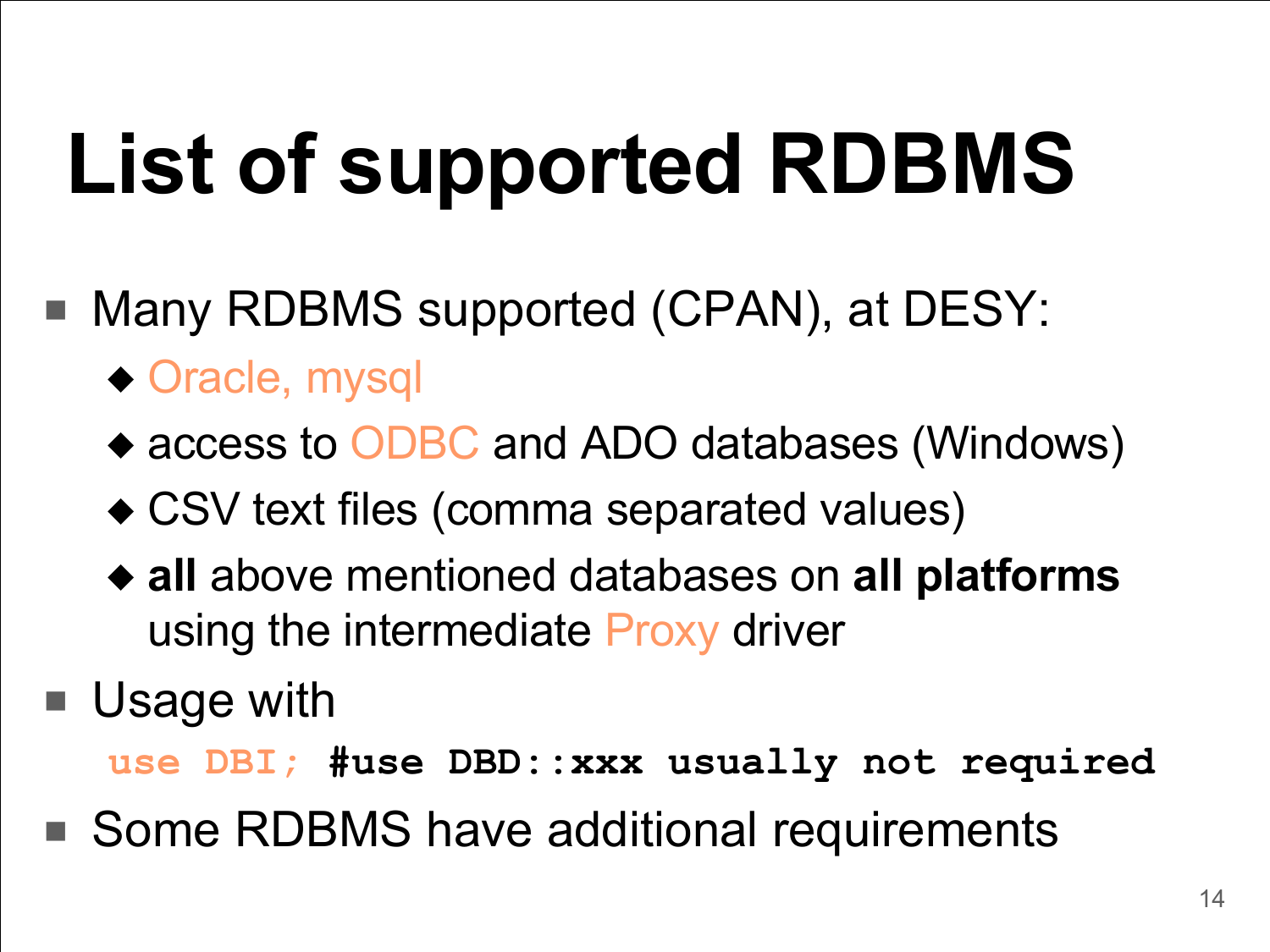## **The DBI/DBD Interface**

- DBI defines a set of methods, which are implemented in the drivers for the various RDBMS
- DBD can define additional methods that are database specific
- Methods at the database or table level require a **database handle**, is obtained using **connect**
- Operations within a table require a **statement handle**, is obtained e.g. with **prepare**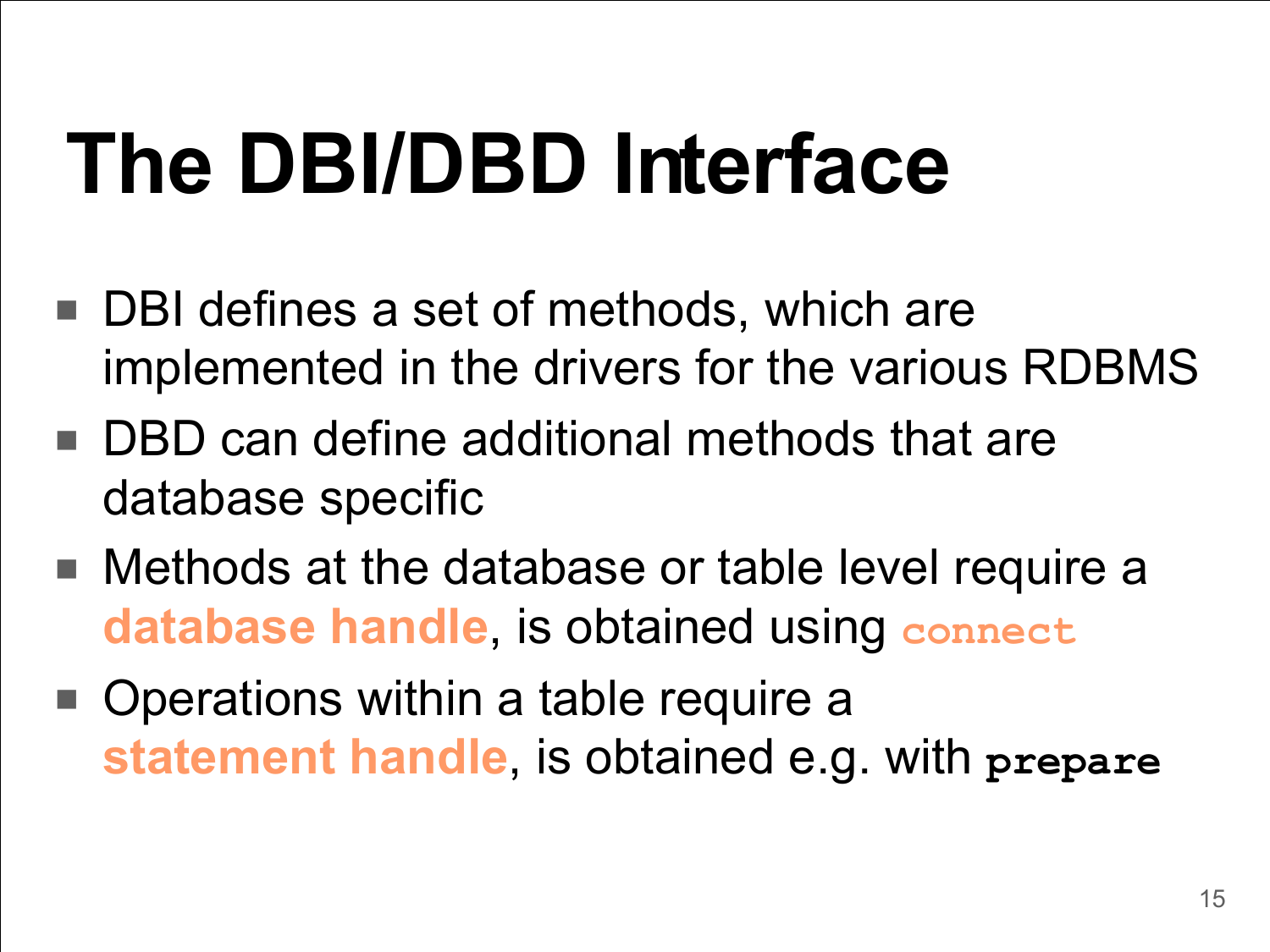#### **DBI diagram (from Talk T. Bunce)**

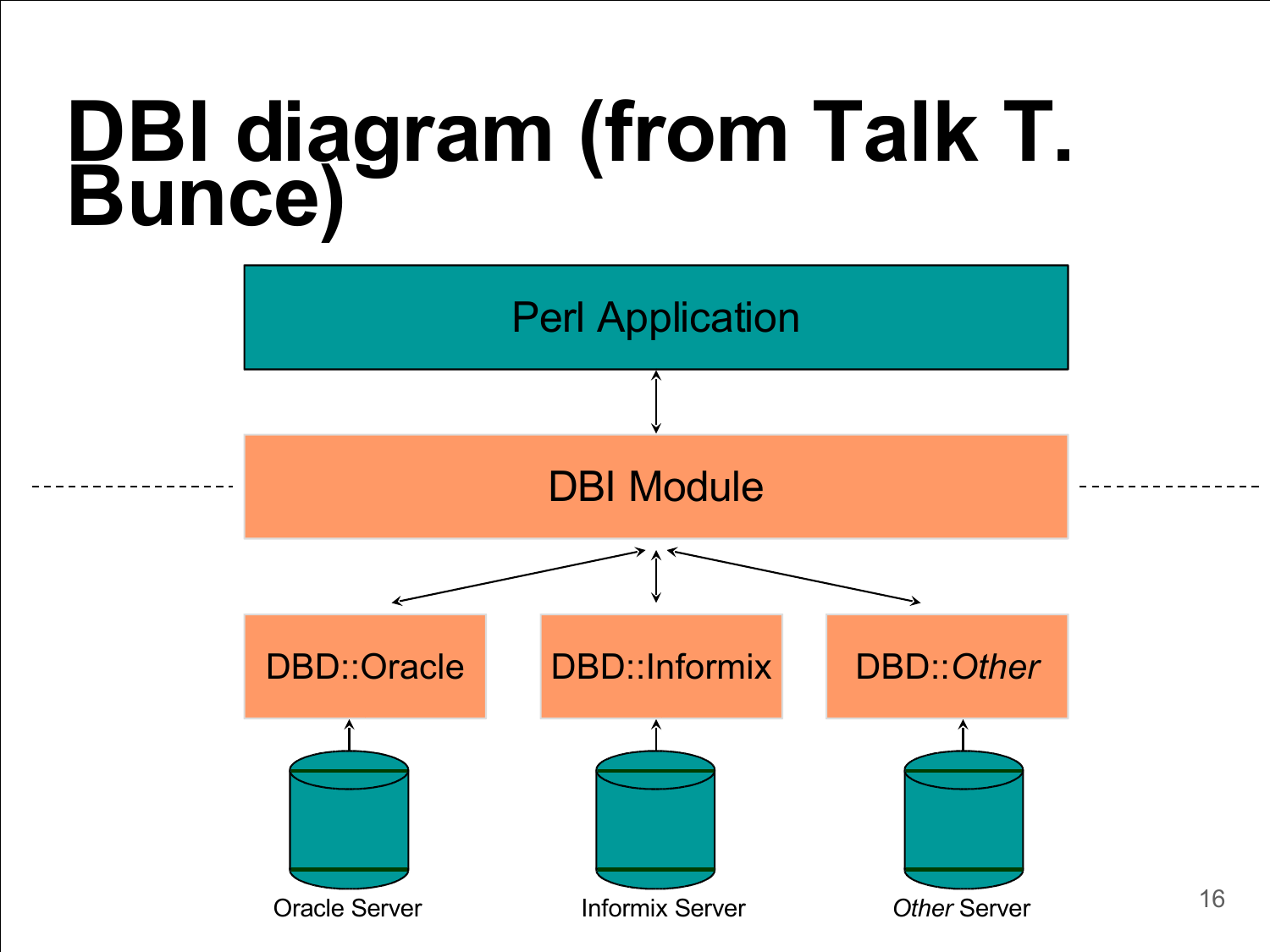## **Access to Oracle from DBI**

- Windows Users have to install SQLPlus (Netinstall)
- UNIX Users have to set ORACLE\_HOME:

**\$ENV{ORACLE\_HOME} = '/afs/desy.de/products/oracle/product/rdbms'**

■ Windows users **must not** set this variable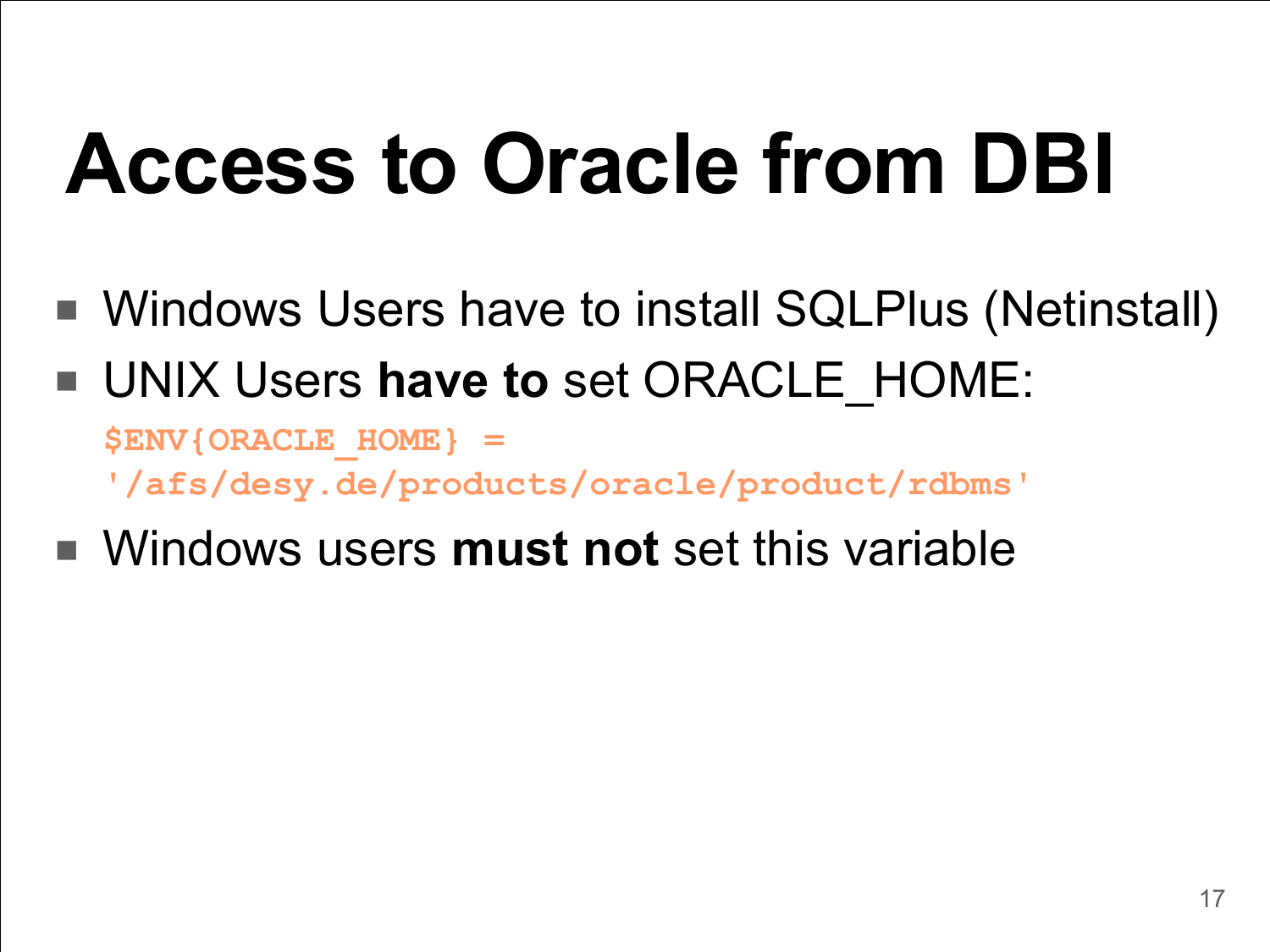**Querying a Database (Oracle) use DBI; \$dbname = 'dbi:Oracle:desy'; \$ENV{ORACLE\_HOME}='/afs/desy.de/products/oracle/product/rdbms'** if  $\dagger$   $\dagger$   $\dagger$   $\ddagger$   $\ddagger$   $\ddagger$   $\ddagger$   $\ddagger$   $\ddagger$   $\ddagger$   $\ddagger$   $\ddagger$   $\ddagger$   $\ddagger$   $\ddagger$   $\ddagger$   $\ddagger$   $\ddagger$   $\ddagger$   $\ddagger$   $\ddagger$   $\ddagger$   $\ddagger$   $\ddagger$   $\ddagger$   $\ddagger$   $\ddagger$   $\ddagger$   $\ddagger$   $\ddagger$   $\ddagger$   $\ddagger$   $\ddagger$   $\ddagger$   $\ddagger$   $\ddagger$   $\ddagger$ **\$dbuser = \$ENV{ORACLE\_USERID} || 'read/read'; \$dbh = DBI->connect(\$dbname, \$dbuser, ''); \$sth = \$dbh->prepare(qq{select \* from**  replace for other RDBMS, DB, table

**bolewski.teilnehmer where NAME like ?});**

**\$sth->execute('Fri%'); # insert parameters for ? \$fieldnames = \$sth->{'NAME'}; # field names while (\$row = \$sth->fetchrow\_arrayref) { print "\$row->[1]: \$fieldnames->[2]=\$row->[2]\n"; } \$sth->finish; \$dbh->disconnect;**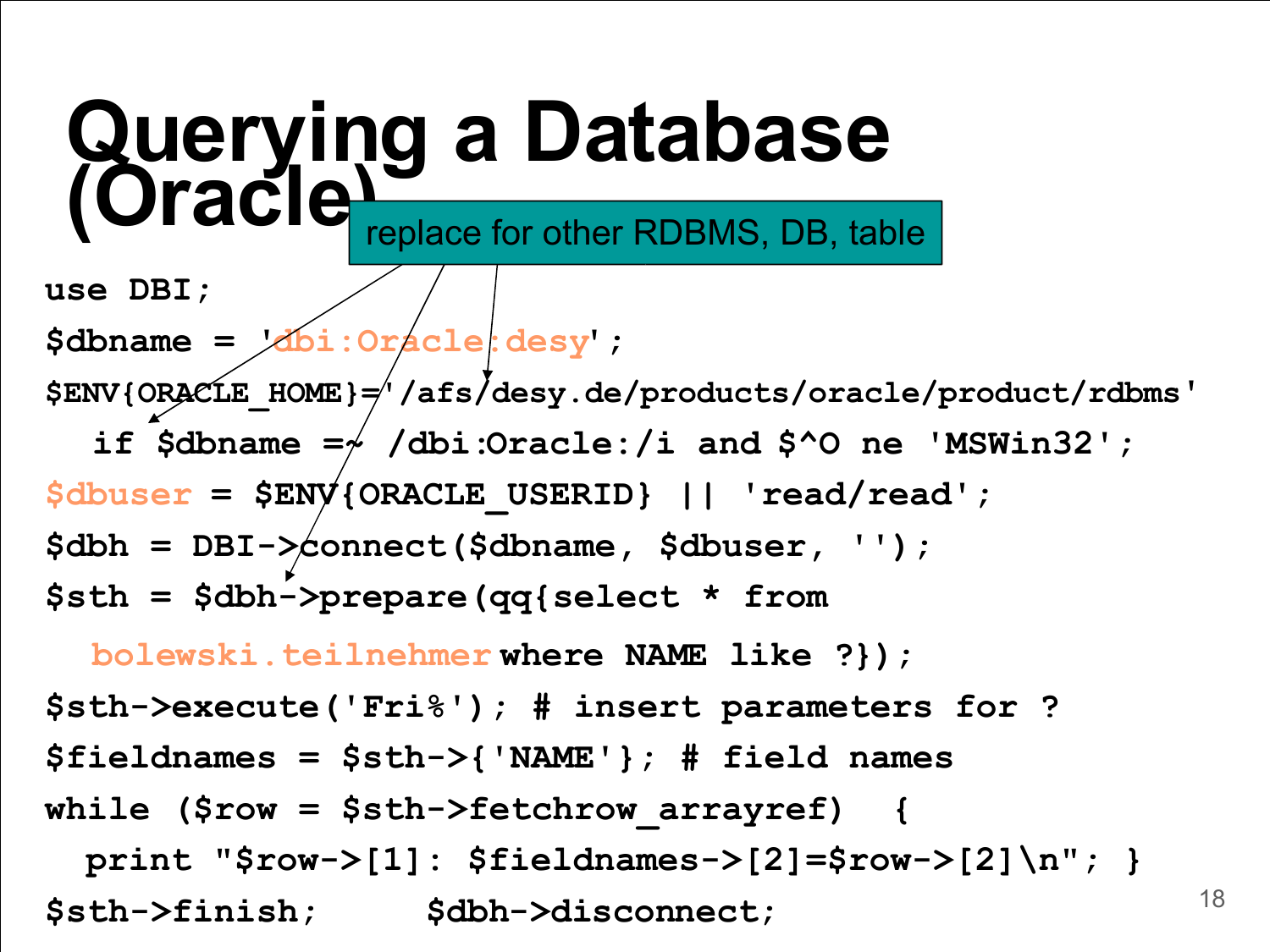## **Optimization for Speed**

Use connect cached instead of connect

◆ new database connections are expensive

- Use **prepare** and **execute** instead of do
	- ◆ one **prepare** call can be reused for many **execute**s
	- ◆ use placeholders ? in **prepare** and substitute them by using **execute** arguments
- Use fetchrow arrayref instead of fetchrow array
	- ◆ transferring pointers causes less data moves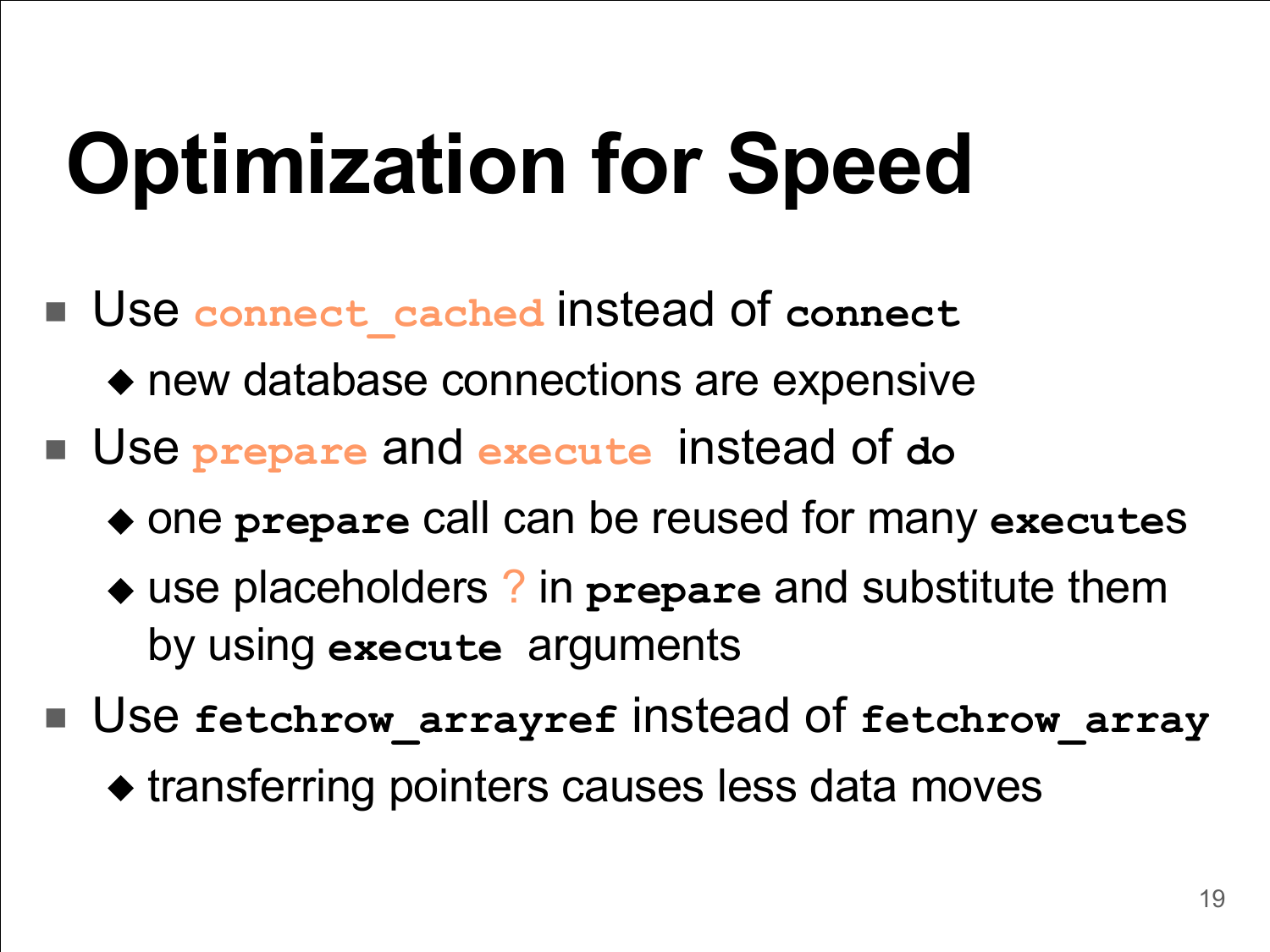## **Error handling**

- Most DBI methods return undef on error
- Then **\$DBI:: errstr** contains the error message
- Automatic error checking can be switched on
	- ◆ **\$handle->{RaiseError}=1; #die on error**
	- ◆ **\$handle->{PrintError}=1; #warn on error**
	- ◆ **\$DBI::errstr** gets printed in both cases
- Error handling can be done using eva1 **\$handle->{RaiseError} = 1; eval{ ...; \$handle->method; ...};**
	- 20 **if (\$@) { ... better error handling ... }**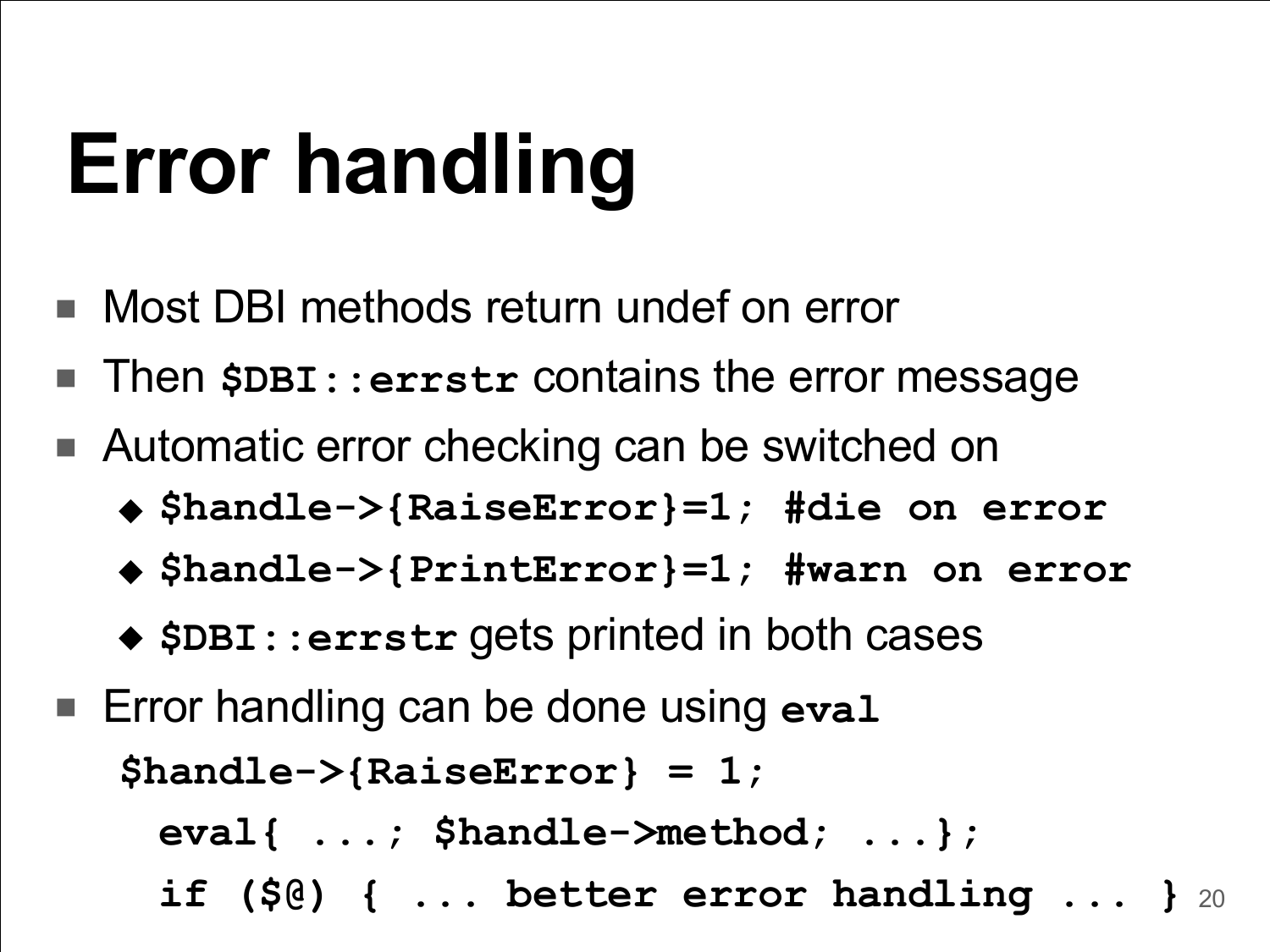# **Debugging**

- DBI has built in tracing (globally or at handle level)
- Tracing can be controlled using
	- ◆ **DBI->trace(\$level); # global tracing**
	- ◆ **\$handle->trace(\$level); # at handle level**
- Redirecting trace output into a file
	- ◆ **\$handle->trace(\$level, \$file);**
- Can be controlled with ENV variable **DBI** TRACE **DBI\_TRACE=***level* **DBI\_TRACE=***file* **DBI\_TRACE=***level=file* usually levels 1 and 2 are more useful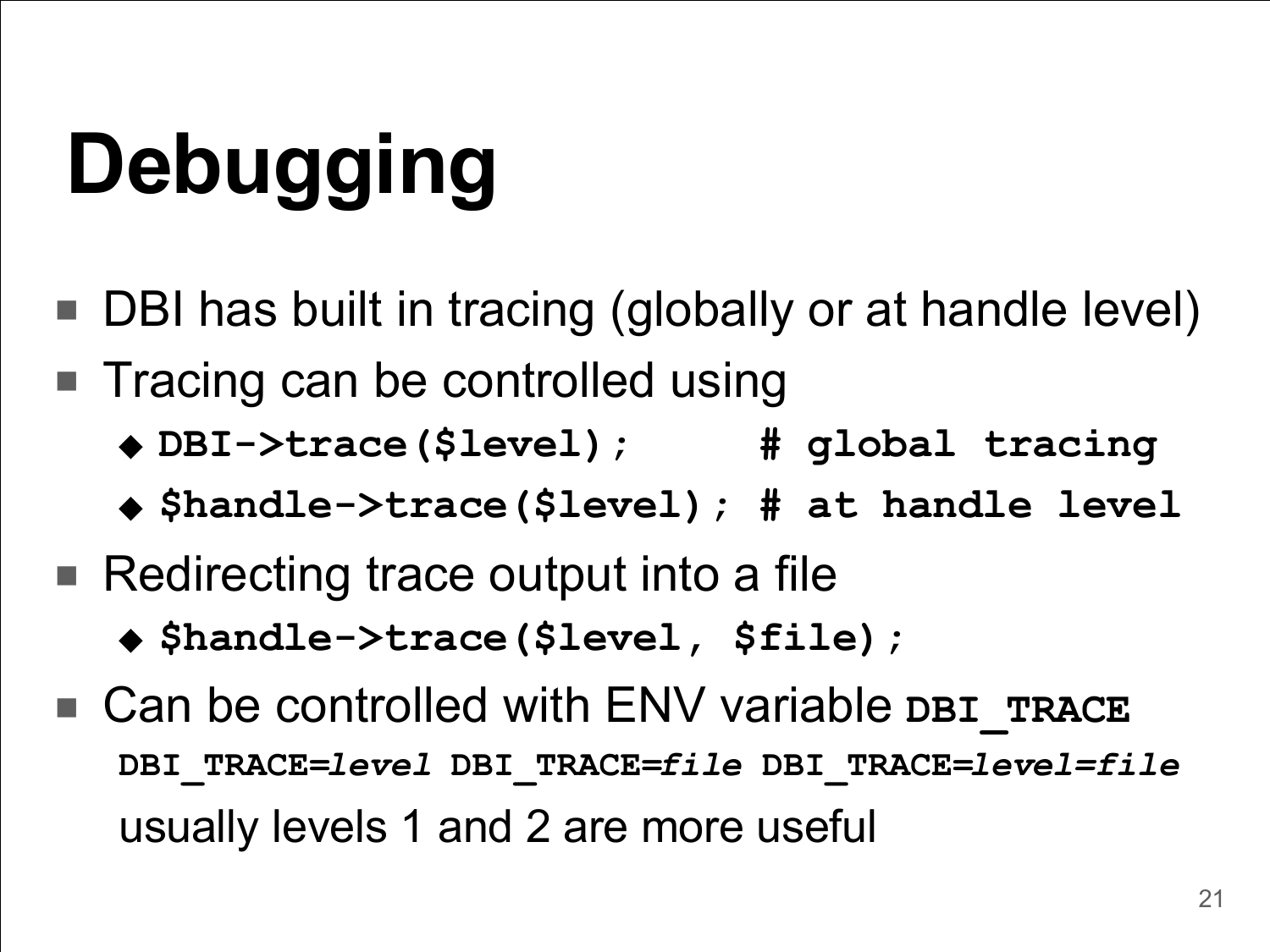#### **Database Proxies**

- Used to connect to databases where
	- ◆ the database itself is not remotely accessible
	- ◆ there is no driver for the current platform
	- ◆ only a limited number of clients should have direct access
- DBI::ProxyServer needs to get access to the DB
- DBI:: Proxy connect to the server using TCP
- Proxy package has built in configurable data compression, encryption and access control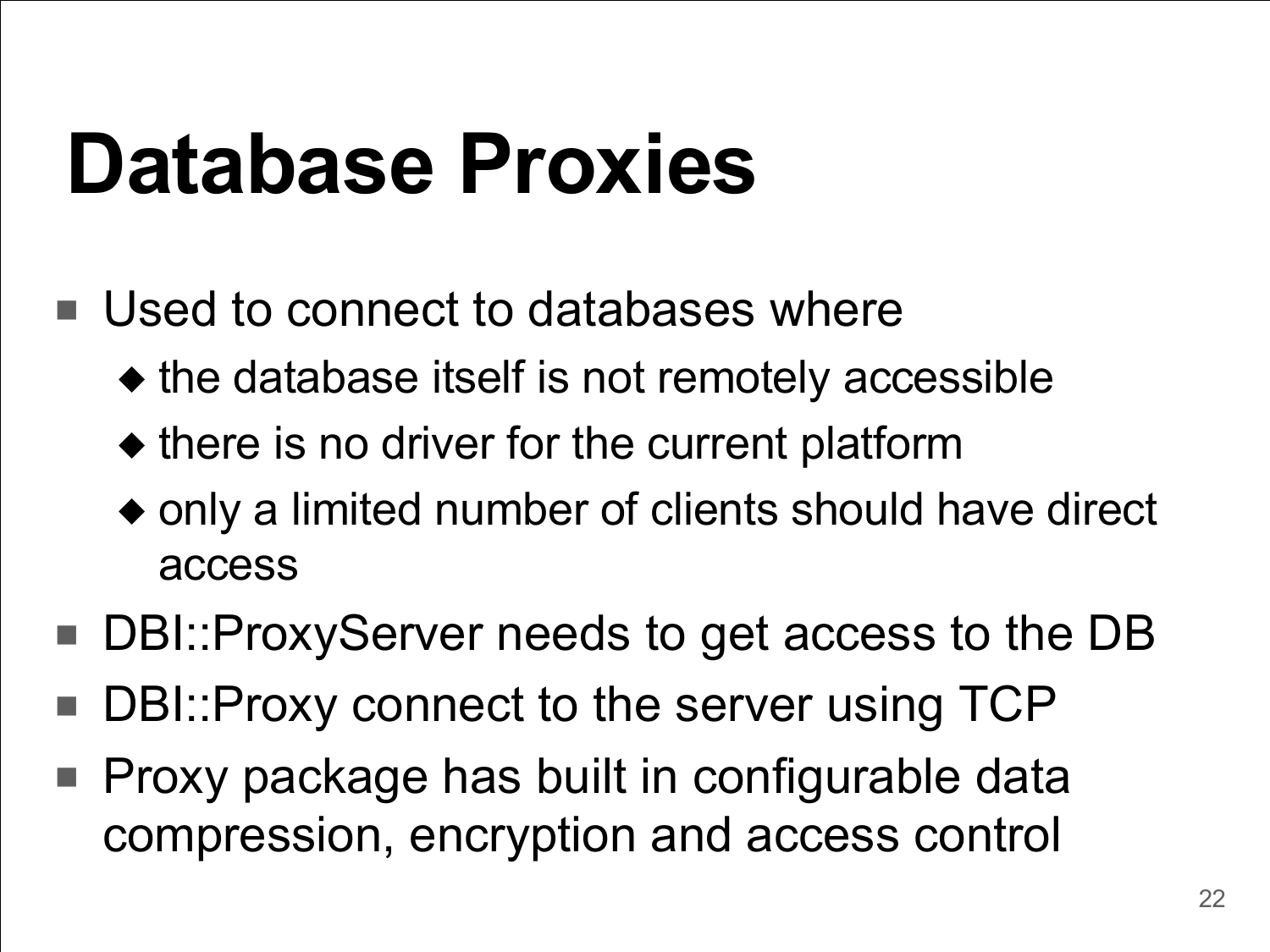#### **The Proxy Architecture**

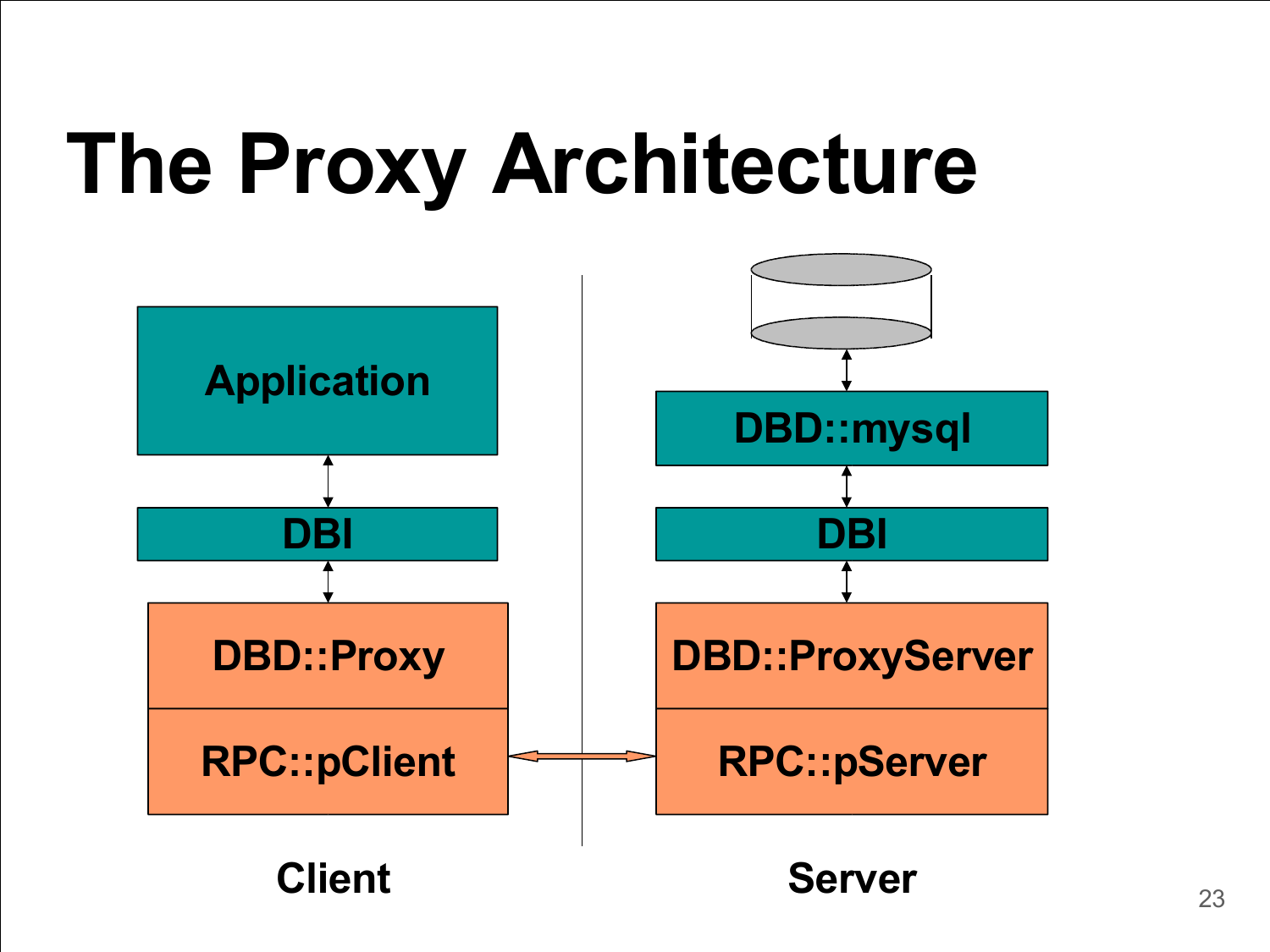# **Using a Proxy Server**

- Proxy Server gets started from command line ◆ **dbiproxy --localport** *portnumber* (UNIX: in /products/perl/bin, for NT in PATH)
- Standalone Application becomes client by
	- ◆ changing the DB name in the connect call or
	- ◆ setting DB name in ENV variable **DBI\_AUTOPROXY**, then **no change** of (standalone) application!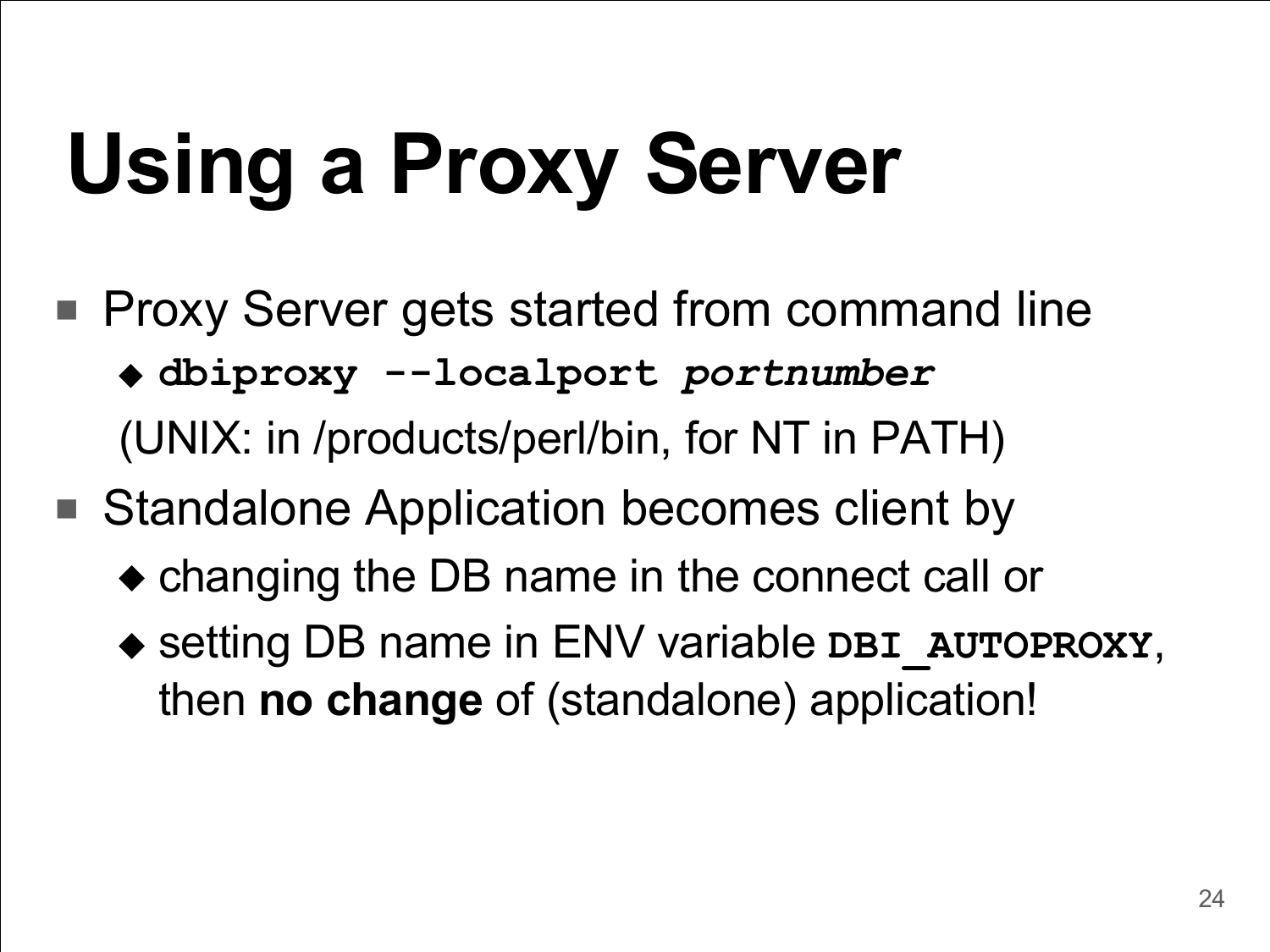#### **mysql access using a proxy**

- mysql driver only on NT, Linux and Solaris installed
- Start a proxy server on one of the above platforms **use DBI;**

```
$dsn = 'DBI:mysql:test_zeulist;host=mysqlsrv.ifh.de';
```

```
# dsn has to begin with dbi:xxx: and be last part of $dbname !!!
```

```
#$dbname = "DBI:Proxy:hostname=ilos.ifh.de;port=1206;dsn=$dsn";
```

```
$ENV{DBI_AUTOPROXY} = 'hostname=ilos.ifh.de;port=1206';
```

```
$dbh=DBI->connect($dsn,
'readuser'); #$dbh=DBI->connect($dbname,..);
$sth = $dbh->prepare("SELECT * FROM phone WHERE lastname like ?");
```

```
$sth->execute('Vogt');
```

```
while (@row = $sth->fetchrow_array) {
```

```
print join(", ", @row[1,2]), "\n"; }
```
**\$sth->finish;**

**\$dbh->disconnect;**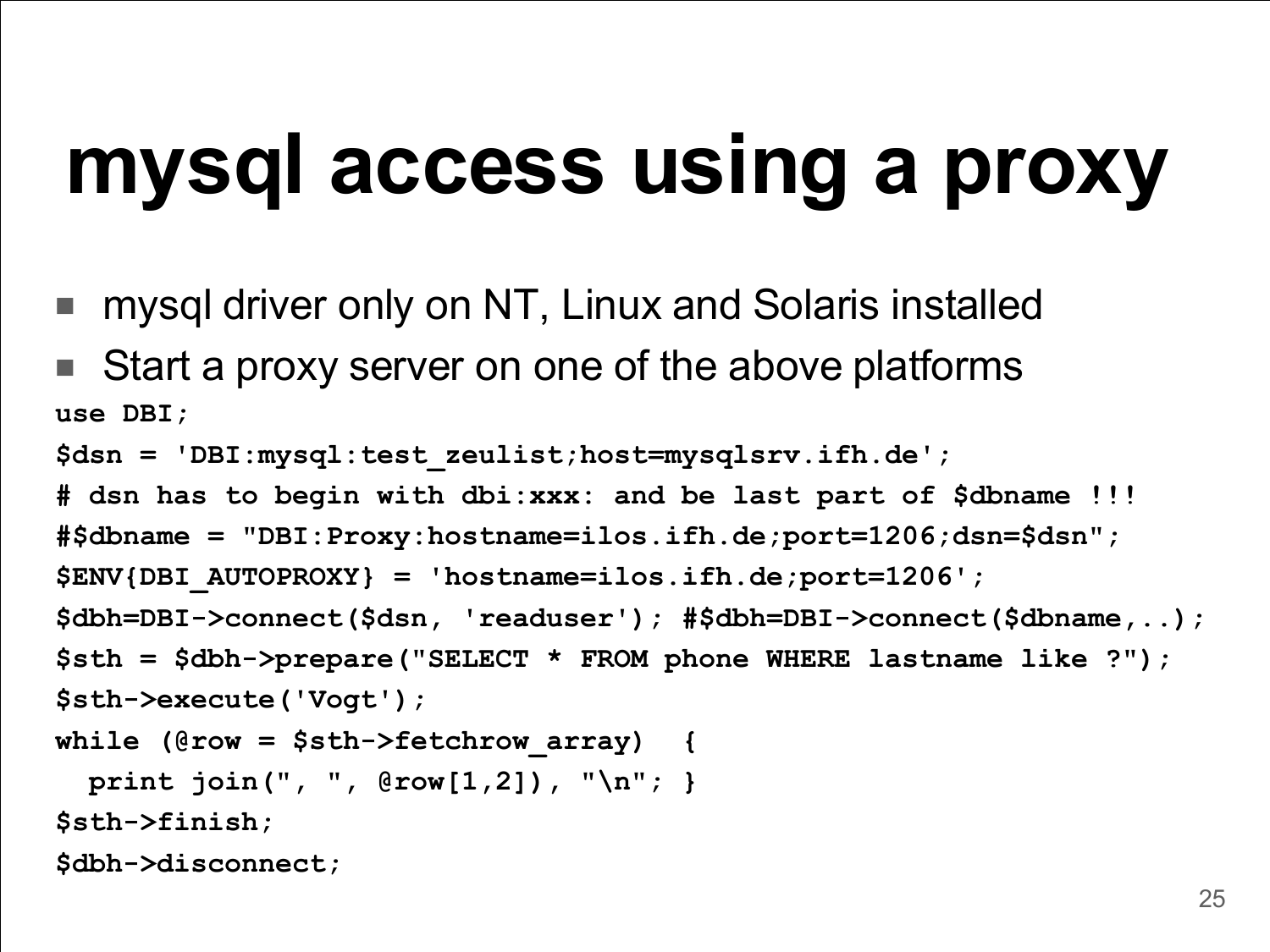# **Portability of DBI Code**

- DBI based applications platform independent as perl and DBI working under UNIX and Windows
- ProxyServer increases flexibility (acces of Windows only databases like Access from UNIX!)
- DBI code not completely independent of RDBMS
	- ◆ SQL dialects and SQL extensions vary with RDBMS
	- ◆ DBD driver limitations
- For RDBMS independence restrict SQL usage to simple constructs and code remaining functionality in perl (may even be useful for time critical programs)